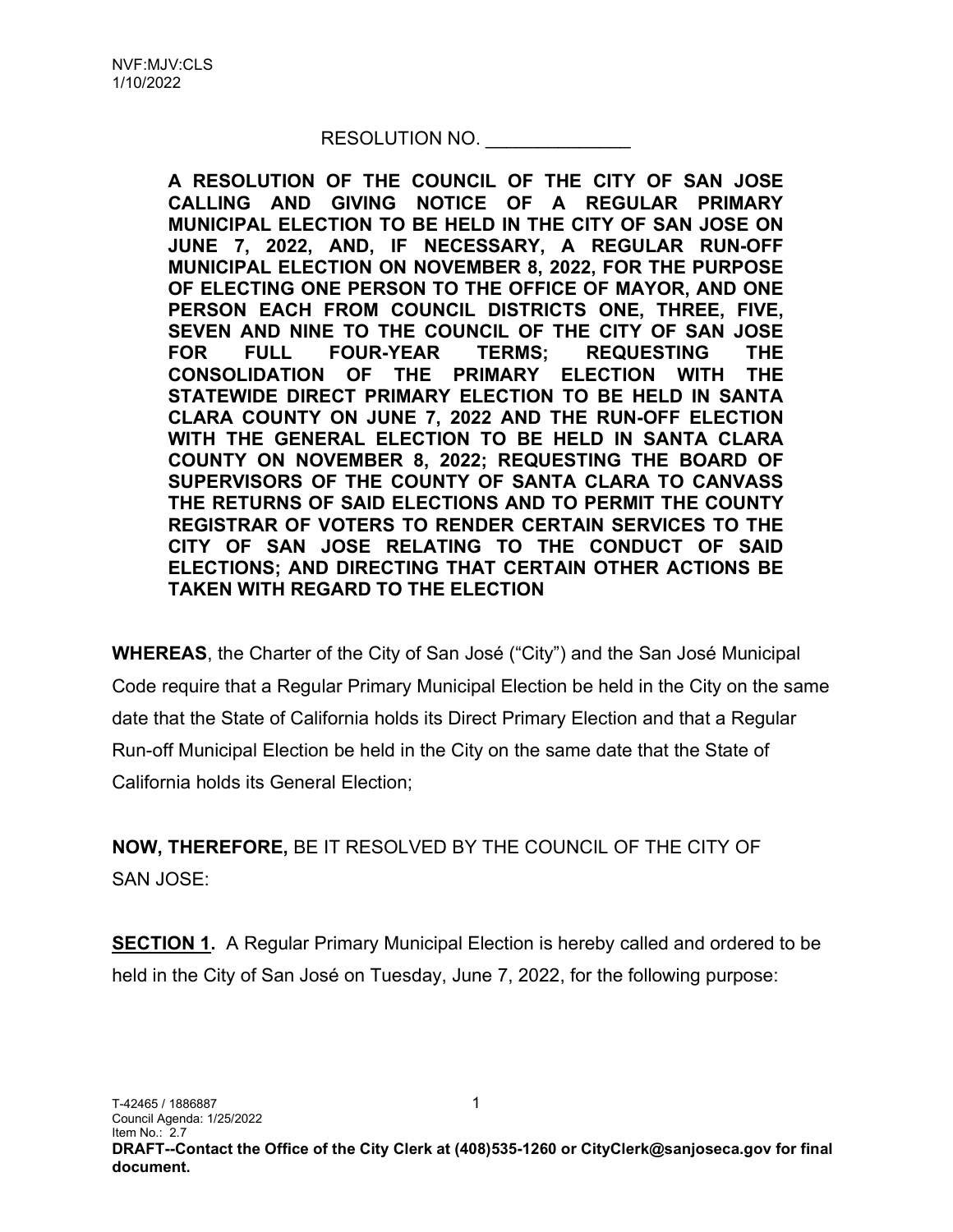To elect one person to the Office of Mayor and one person each from Council Districts 1, 3, 5, 7 and 9 to the Council of the City of San José for a term commencing January 1, 2023, and ending December 31, 2026.

SECTION 2. The above-mentioned offices shall be placed on the ballots used in the above-specified election in the following form:

CITY OF SAN JOSE

| <b>MAYOR</b>                     | <b>VOTE FOR ONE</b> |
|----------------------------------|---------------------|
| MEMBER, CITY COUNCIL, DISTRICT 1 | <b>VOTE FOR ONE</b> |
| MEMBER, CITY COUNCIL, DISTRICT 3 | <b>VOTE FOR ONE</b> |
| MEMBER, CITY COUNCIL, DISTRICT 5 | <b>VOTE FOR ONE</b> |
| MEMBER, CITY COUNCIL, DISTRICT 7 | <b>VOTE FOR ONE</b> |
| MEMBER, CITY COUNCIL, DISTRICT 9 | <b>VOTE FOR ONE</b> |

SECTION 3. Should no person be declared elected to the offices listed in Section 2, above, because of a failure to receive a majority of the votes cast for such offices, a Regular Run-off Municipal Election to fill the vacancy or vacancies will be conducted on November 8, 2022.

SECTION 4. In accordance with the provisions of California Elections Code Sections 10400, 10402 and 10403, the Council of the City of San José (the "City Council") hereby requests the Board of Supervisors of the County of Santa Clara, California to consolidate the Regular Primary Municipal Election with the Statewide Direct Primary Election which is to be held in Santa Clara County on Tuesday, June 7, 2022 and, further, to consolidate a Regular Run-off Municipal Election with the General Election on Tuesday, November 8, 2022, if necessary.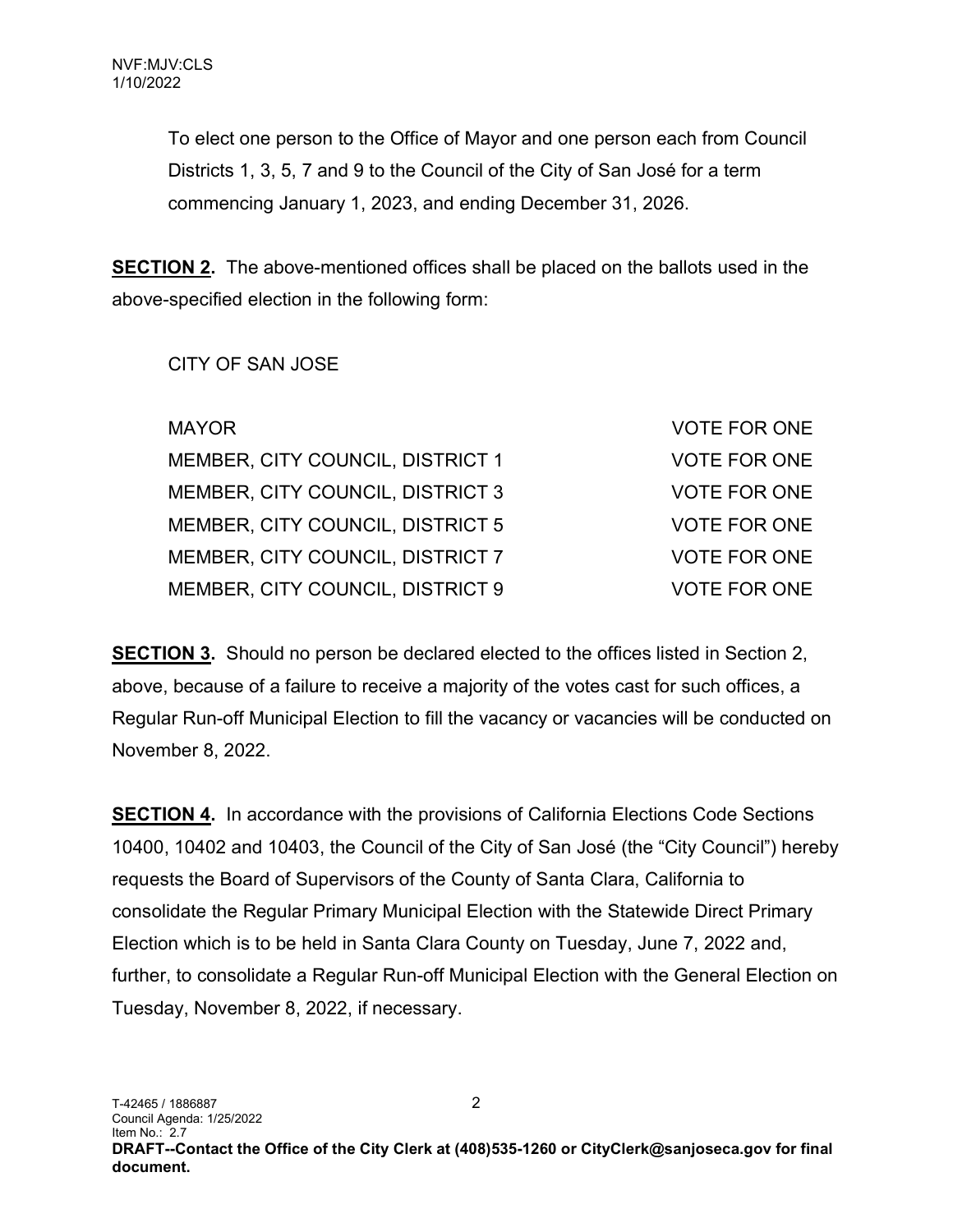The election precincts, polling places, voting booths, voting systems and election officers for the City's Regular Primary Municipal Election shall be the same as provided for the Statewide Direct Primary Election in the City of San José; the election precincts, polling places, voting booths, voting systems and election officers for the City's Regular Run-off Municipal Election, if necessary, shall be the same as provided for the General Election in the City of San José.

The Board of Supervisors of Santa Clara County, California is hereby authorized to canvass the returns of the Regular Primary Municipal Election and the Regular Run-off Municipal Election in accordance with Section 10411 of the Elections Code of the State of California.

**SECTION 5.** In accordance with the provisions of California Elections Code Section 10403, the City Council acknowledges that the consolidated election will be held and conducted in the manner prescribed in California Elections Code Section 10418.

**SECTION 6.** Pursuant to the provisions of California Elections Code Section 10002, the City Council hereby requests the Board of Supervisors of the County of Santa Clara, California to permit the Registrar of Voters of the County of Santa Clara, California to render to the City of San José such services as the City Clerk of the City of San José may request, relating to the conduct of the above-mentioned elections with respect to the following matters: coordination of election precincts, polling places, voting booths, voting systems and election officers; checking of nomination petitions; printing and mailing of voter pamphlets; and preparation of tabulation of result of votes cast.

The City Clerk is directed to reimburse the County of Santa Clara in full for any of the above-mentioned services which may be performed by the Registrar of Voters, upon presentation of a bill to the City, with monies heretofore appropriated to the City Clerk for election purposes.